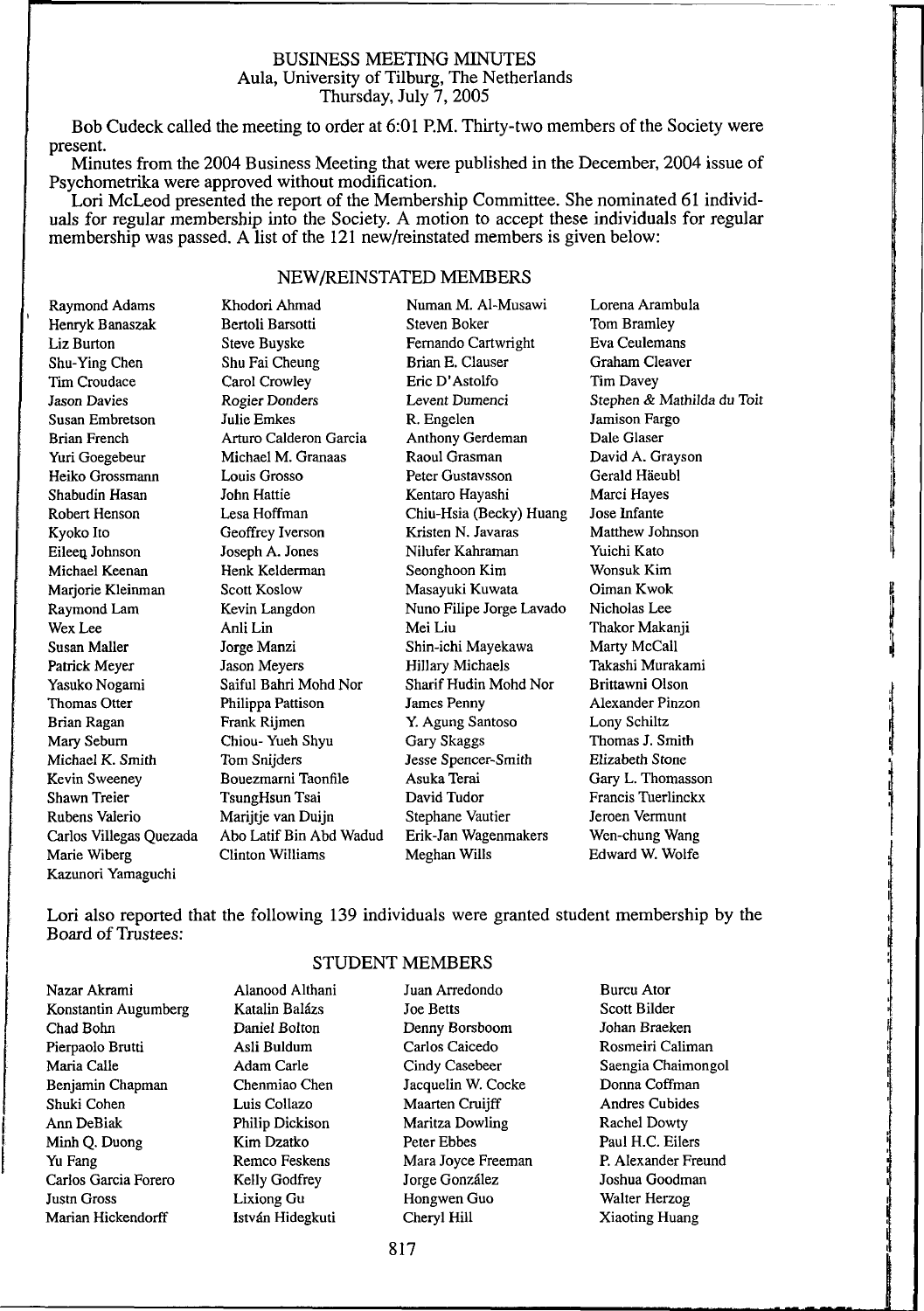# 818 PSYCHOMETRIKA

Cheng Huey-Ru Sunho Jung Bartosz Kondratek Walter Leite Xiaoxu Li Florian Lorenz Anoek Maan Lawrence Michels Canda Mueller Yuki Nozawa Win-Key Pan Bixiang Ren Monica Rojas Daniel Serrano Alexander Strashny William Torres Katrijn Van Deun Maaike Velderman Yingchen Wang Jody Worley Feifei Ye Wenmin Zhang

C. Istiani Shu-chuan Kao Joerg-Tobias Kuhn Judith Lester Deping Li Susan Lottridge Raymond Mapuranga Maki Miyake Benjamin Nagengast Zita Oravecz Greg Petroski Roberto Ricci David Scales Meghan Shanley Dipendra Subedi Tammy Trierweiler Pascal van Hattum Juan Vera Qiu Wang Yiyi Wu Hsiu-Ting Yu Ying Zhou

Paulina Jaramillo Heather Klesch Koehn Ling Lee Antonio Jesús Herencia Leva Shuhon Lo Olga Lukociene Mya Martin-Glenn Rebecca Moran Sungworn Ngudgratoke Martha Ortiz Elizabeth Prather Jason Rinaldo Jan Schepers Ching-Lin Shih Jose Teijeiro Stephen Tueller Daniel van Nijlen David Verschoor Lijuan Wang Libo Xie Feiyu Yuan Luis Zuluaga

Stephen Jirka Hans-Friedrich Sunghyuck Lee Roy Levy Adriana Lopez Dan Luo Jon Michaels Charity Morgan Nicole Norman William O'Shea Lakshminarayan Ramamoorthy Alex L. Rojas Paul V. Schuppen Kimberly Shinault Davood Tofighi Ali Uenlue Matt Vassar Steven Viger Mi-Young Webb Xu Xueli Ji Zeng

Lori gave the Treasurer's report. She noted that the transition year to Springer was difficult financially, as anticipated. During the 2004 fiscal year the Society had receipts totaling \$191,922. The majority of this income came from the annual meeting and institutional subscriptions, \$70,904 and \$63,830, respectively. Disbursements for the year 2004 fiscal year totaled \$206,226 leaving a deficit of \$14,304 for end-of-year operations which was off-set by a starting balance \$20,926 to close the year with \$6,622 in balance.

Klaas Sijtsma reported on the Editorial Council Meeting. He summarized the transition to Springer. He discussed how Psychometrika Editor, Brian Junker, has decreased the processing time of manuscripts and that now the median turnaround time for a Psychometrika review is about three months. Currently there are 27 accepted manuscripts. This queue has been cut in half in part by having the flexibility to expand the number of articles per issue. Carolyn Anderson has agreed to be the book review editor. Formatting and editorial issues that have arisen will be worked out with Springer. A representative of Springer, John Kimmel, was present at the meeting.

Bob Cudeck reviewed the results of the Trustee meeting. The Trustees held a midyear meeting conference call on December 14, 2004 with eight members participating. Such meetings have helped the Trustees conduct Society business on a continuing basis.

Terry Ackerman reported on the election results. Roger Millsap is the president elect, Carolyn Anderson and Jos ten Berge have been elected to the Board of Trustees, and Dave Thissen was elected to the Editorial Council.

Terry also reported that the winner of the Psychometric Society Dissertation Award was Douglas Steinley from the University of Illinois. His advisor was Dr. Larry Hubert.

Klaas Sijtsma reported on the Tilburg meeting. There were 325 paid registrants from 38 different countries. In all there were 224 papers presented, 32 posters, 18 symposiums, 2 keynote speakers and 16 invited speakers. Klaas thanked the University of Tilburg and all his colleagues and students who contributed to the success of the meeting.

Ulf Bockenholt reported that the 2006 annual meeting will be held on the HEC Montreal Campus in Montreal, Canada. The dates of this meeting will be June 13-17, 2006.

Kazuo Shigemasu briefly discussed the 2007 annual meeting which is slated to be held in Tokyo, Japan.

The meeting was adjourned at 6:35.